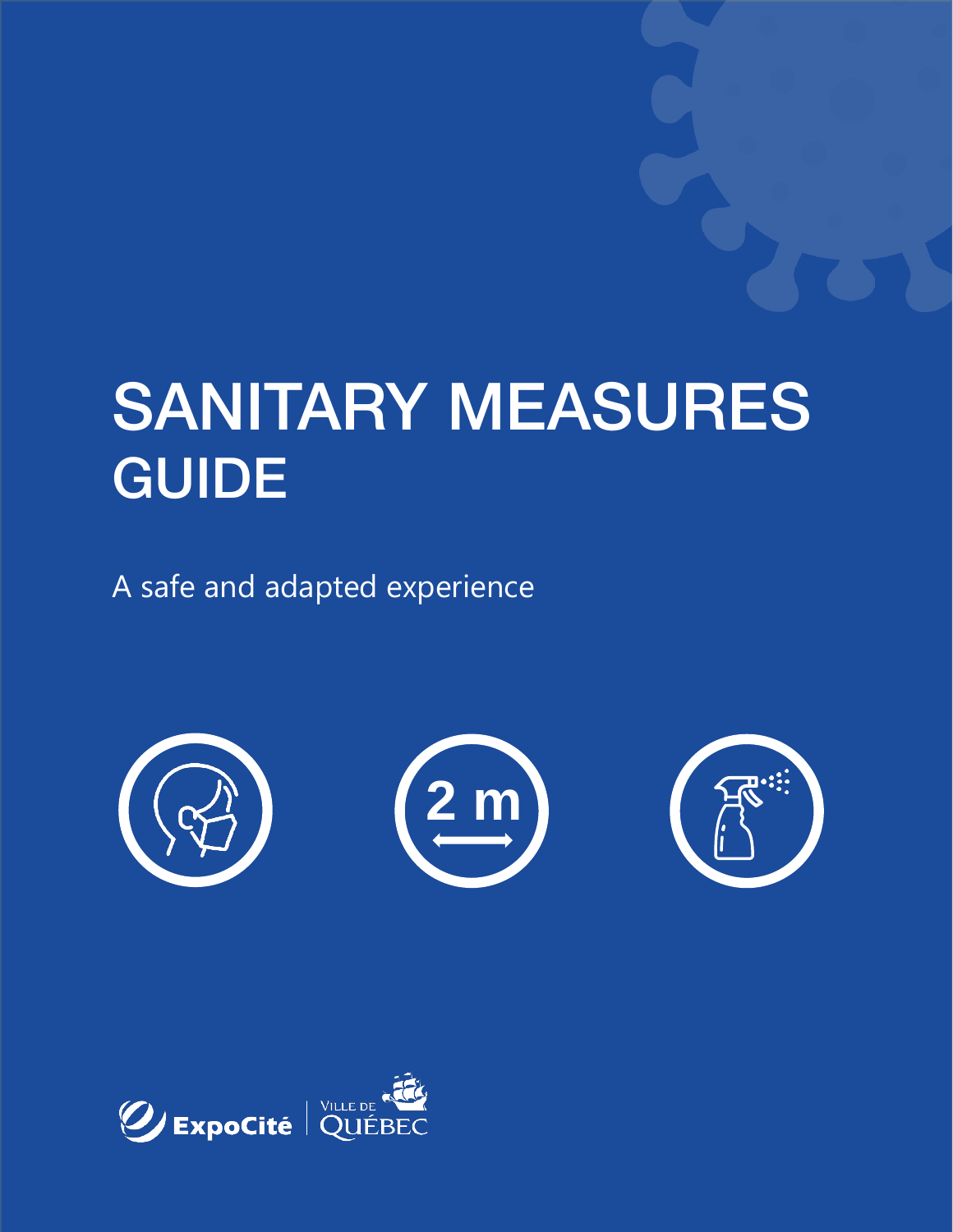

## **Your safety is our priority**

In the COVID-19 pandemic context, here are the preventive measures put in place to ensure the success of your events at ExpoCité.

Pillars of our program:

- $+$  Safe reception
- Contactless environment
- $\div$  Simple and effective communication
- $\pm$  Enhanced hygiene standards
- $\div$  Redesigned food & beverage offer
- $+$  Healthy staff

The whole ExpoCité's team and partners have rigorously contributed to the production of this sanitary measures guide. The aim is to provide support tailored to the context to help you in planning and realization of your events in a safe environment, because visitors experience remains at the center of our actions.

The development of these measures is based on directives issued by the Gouvernement du Québec, including the recommendations of the Institut national de santé publique du Québec (INSPQ).

With exhibition halls of over 185 000 sq. ft. on the same floor, 14 docks, 6 oversized doors at ground level and 3 main entrances for visitors, the Centre de foires de Québec offers unrivaled accessibility. Considering all the compensatory measures deployed to meet the physical distancing requirements, the Centre de foires de Québec offers you an edge over the competition.

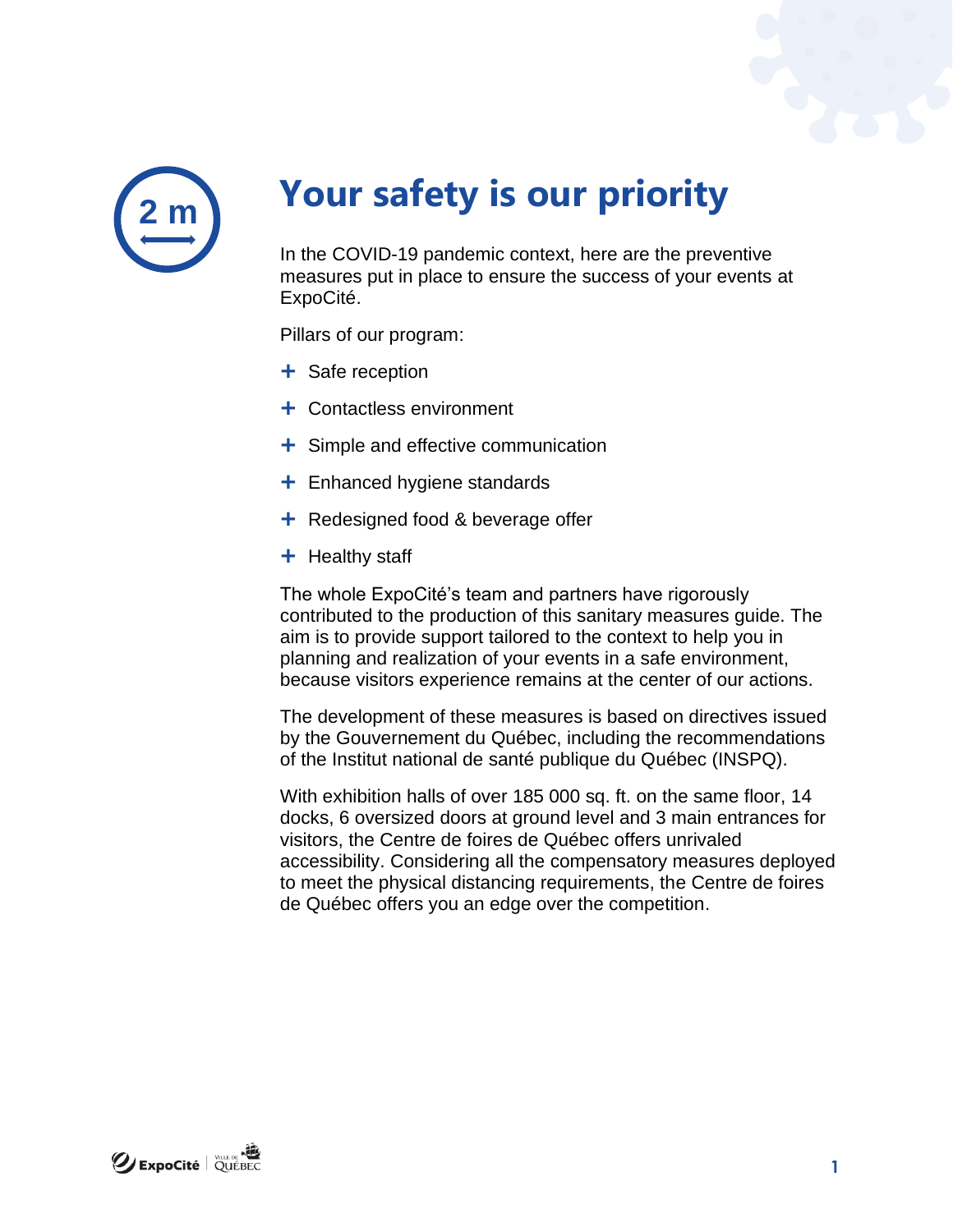

# **A safe reception and reassuring fully tailored spaces**

ExpoCité deploys a free reception structure framed around three control centers and sanitary measures upon arrival of participants (employees, exhibitors and visitors).

- $+$  Compliance with social distancing measures by all ExpoCité employees (and partners) and use of personal protective equipment (medical procedure mask and eye protection (security goggles covering the eyes or visor reaching down to the chin)) when physical distancing is not possible.
- $\pm$  Reception staff on site to remind people of the distancing measures to be observed in common areas.
- Well-planned circulation in rooms, common areas, corridors, entrances and exits of rooms, etc. in order to ensure maximum traffic flow to allow quick passage to the event rooms and minimize the risk of crowding in the reception areas.
- $+$  Masks available on request.
- $+$  Info-health service with a health professional available on request (questions, temperature measurement, masks if necessary, etc.).
- Containment location identified for a participant showing symptoms.
- $+$  Clear protocol on the management of a person with symptoms compatible with COVID-19 on site to facilitate and expedite a public health investigation, if necessary.
- $+$  The management of the docks, the logistics of entering and leaving of goods, the exhibitors' arrival protocol are closely reviewed in order to welcome everyone in optimal health and safety conditions.

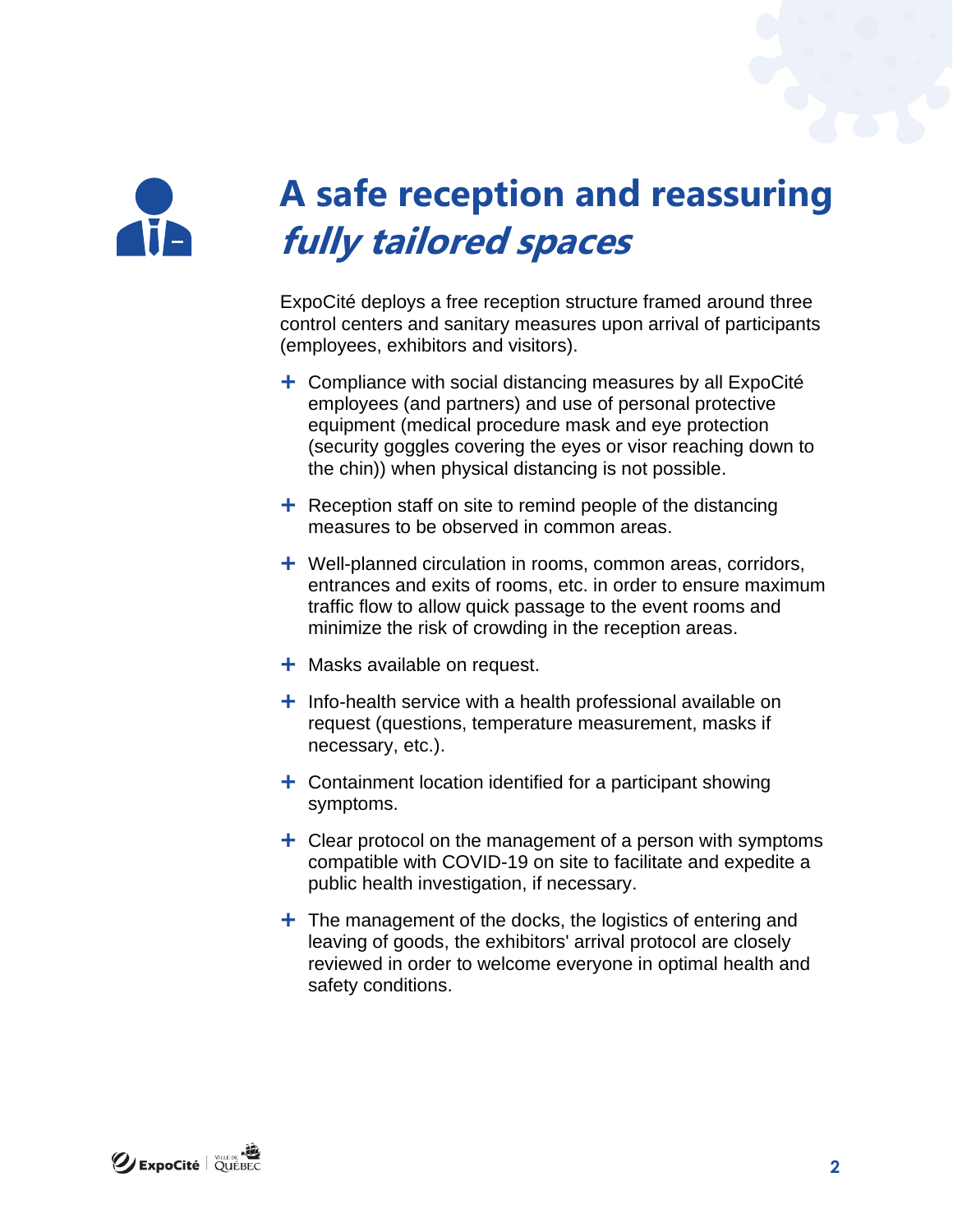

# **A contactless environment for your safety**

ExpoCité works with its partners to facilitate the implementation of contactless transaction solutions.

- + Buying tickets with online payment will be the option of choice for public rooms.
- + Contactless food ordering service (UEAT mobile application offered by our exclusive supplier).
- $+$  Payment on site by card as the preferred option (parking, ticket office, food counter and restaurant).

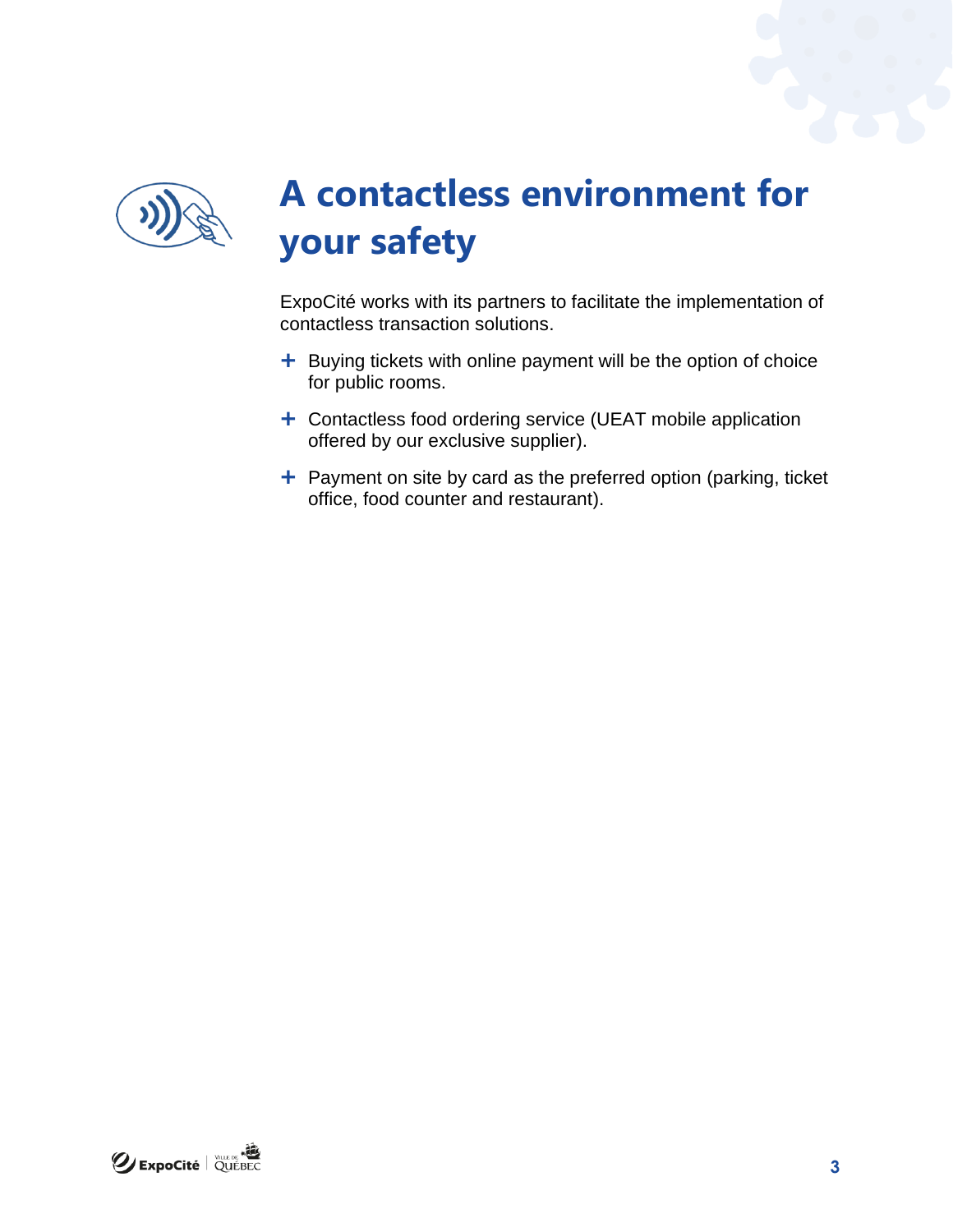

## **Simple and effective communication and signage**

To prepare all of your participants (suppliers, exhibitors and visitors) to their coming, we will help you develop the arrival procedures and sanitary measures adapted to your event.

- $+$  Posting of safety instructions deployed at entrances, on the floor and on the walls to promote hand hygiene and respiratory etiquette.
- $+$  Deployment of physical markers to floors or walls (stickers, lines, cones, wooden structures) to ensure compliance with the physical distancing.
- $+$  Display of maximum capacity in toilets, elevators and freight elevators.
- $\pm$  Promotion of automatic fountains (ban on jet drinking with one's mouth, a container (glass, bottle) will be required).
- $+$  Promotion of hygiene measures (disinfectant gel, air changes, frequency of cleaning, etc.).
- $\pm$  Reminder safety tips through the website, the dynamic signaling and audio clips.

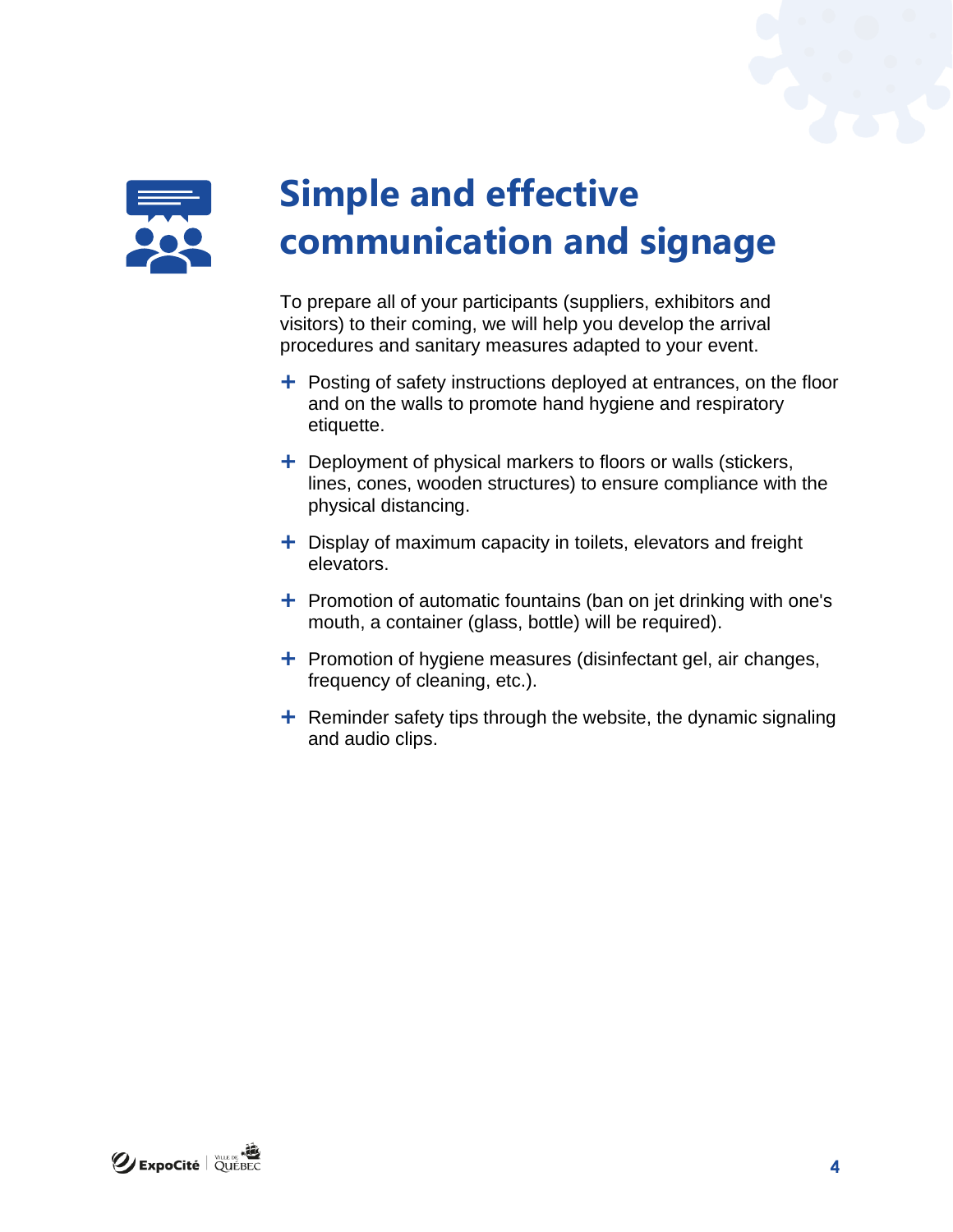

## **Raising our sanitary standards a venue adapted for your safety**

Housekeeping services provide continuous cleaning rounds of public areas and meeting rooms.

- + Use of extended efficacy products for frequent use points of contact (elevators, toilets, etc.).
- $+$  Installation of mobile disinfectant gel stations positioned at strategic locations to promote hand hygiene.
- $+$  Maintaining doors open with a door leg for washrooms.
- Constant supply of fresh air in buildings (over 12 air changes per hour): superior quality air filters.
- On-demand service for in-depth disinfection of rooms before customers arrival and for ultraviolet disinfection (UV) offered by our partner Solotech.
- $+$  Adjusting amenities in washrooms to meet the physical distancing requirements.
- $+$  permanent protection systems for ticketing booths and selfsupporting (plexi style) for other public contact points.
- $+$  Rooms capacity technical services revised according to meet the physical distancing requirements.

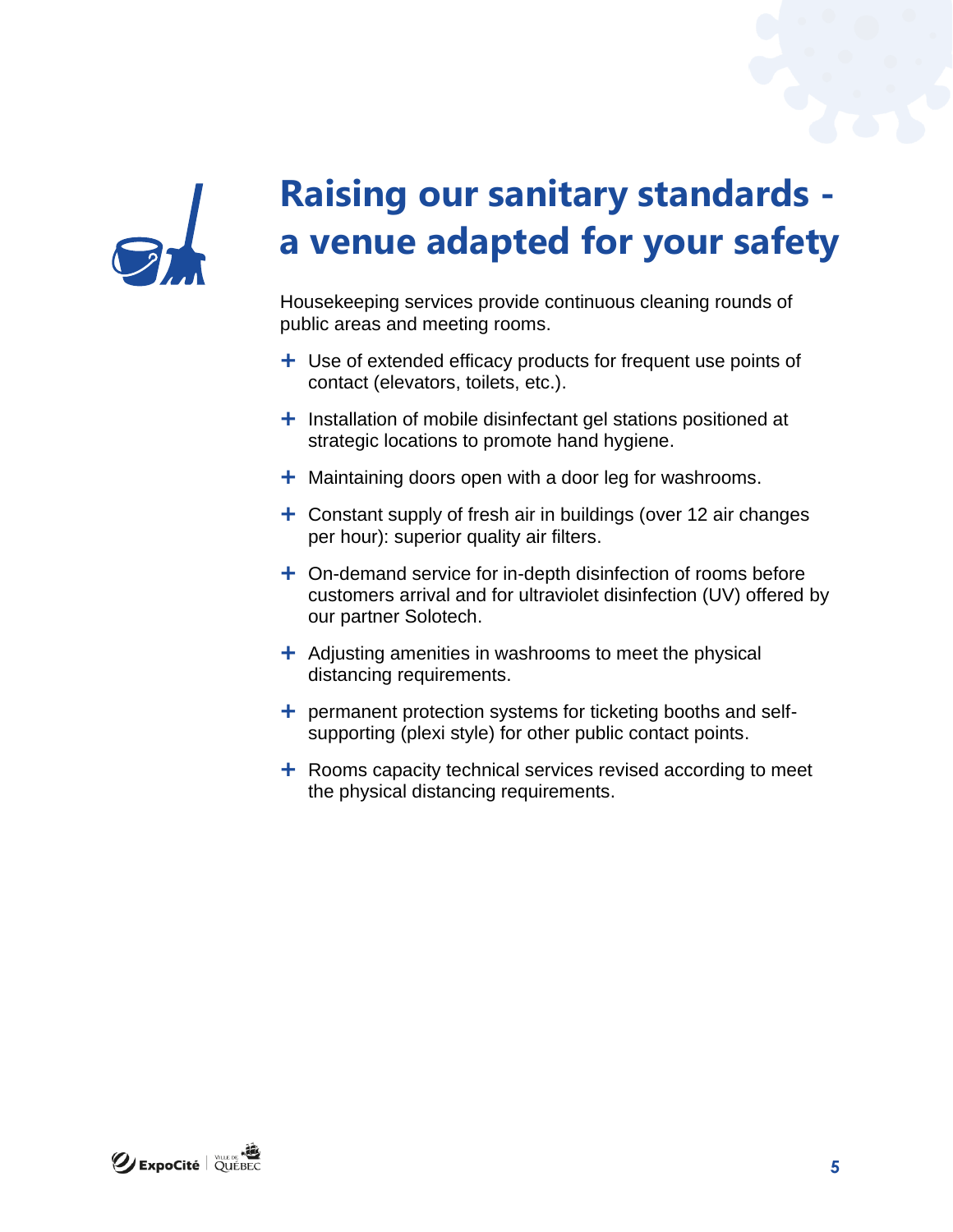

#### **A redesigned food offer, as safe as ever**

With la Cage traiteur événementiel, our catering services partner, adapted but equally delicious menus have been developed in anticipation of the resumption of activities.

*La Petite brasserie* restaurant and *Le Comptoir* fooderie are open are usual for visitors.

The buffet offer was suspended in the first phase, but an adjusted plate service and several other tasty formulas are offered.

- + Offer of pre-assembled individual cold meals, such as Bento boxes, poké bowls, English type brunch in take-out mode for lunches and snacks.
- $+$  Coffee breaks in continuous mode and multiple stations to reduce traffic (condiments and utensils in individual format).
- $+$  Strengthening of procedures, frequency of cleaning and sanitizing frequently used objects and surfaces allowing us to exceed MAPAQ requirements in the context of COVID-19.
- $+$  Training of servers in hygiene measures (hand washing and respiratory etiquette) and social distancing applicable in each workplace.
- + Use of compostable dishes, utensils and towels when required.

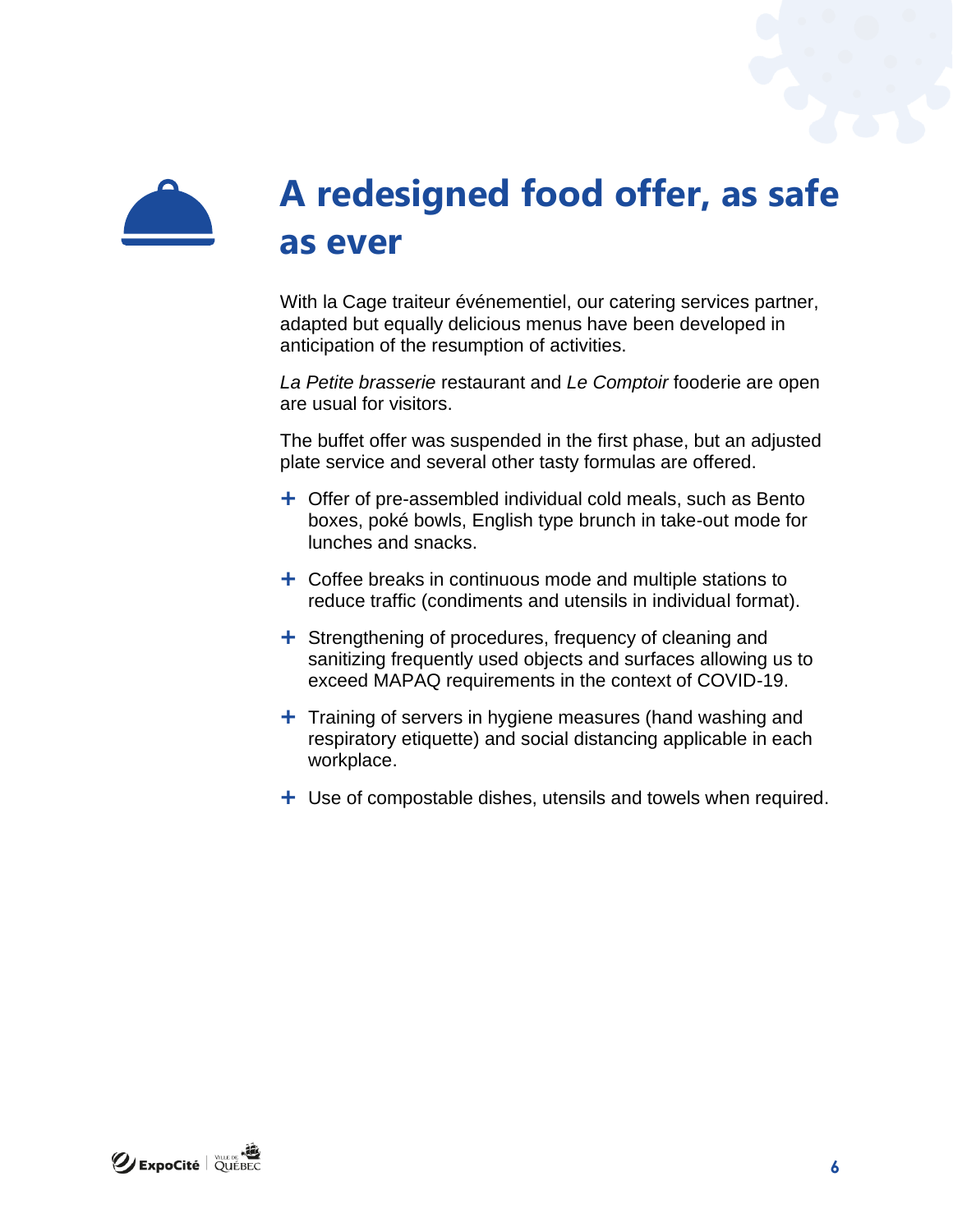

#### **Healthy staff**

Checking the health of staff, partners and subcontractors upon their arrival at the Centre de foires de Québec.

- $+$  Obligation to wear a medical procedure mask and eye protection (security goggles that cover the eyes or a visor down to the chin) for all workers who interact with each other, within two meters for more than 15 cumulative minutes during the day.
- $\div$  Signature of a form by all ExpoCité staff, partners and subcontractors confirming their commitment to comply with safety instructions.
- $+$  Signature of a form by external suppliers at entry points (security post at the staff entrance and docks).
- $+$  Mandatory hand disinfection stations at the staff entrance as well as in the backstage areas and in the docks.
- $+$  Display of safety and physical distancing instructions at the staff entrance as well as in backstage spaces.

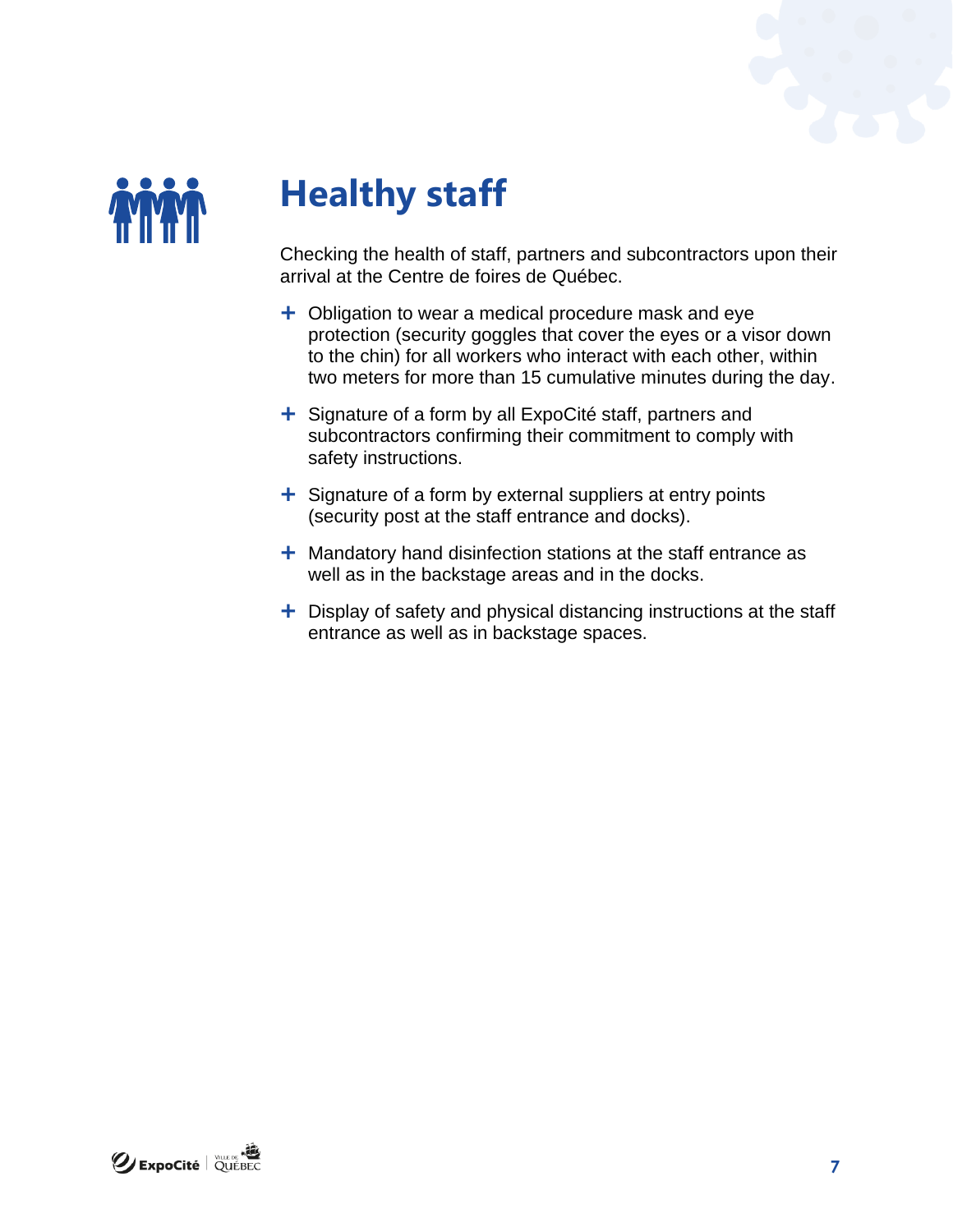



### **Information for visitors**

In order to protect the health and safety of people, important measures have been put in place and they are strictly applied by ExpoCité. Visitors must comply with these measures at all times and in the event of non-compliance, our staff will be authorized to intervene.

- $+$  Any visitor should not attend if they experience any of the symptoms of COVID-19 (new or worsening cough, fever, breathing difficulties, sudden loss of smell without nasal congestion (with or without loss of taste), general symptom (muscle pain, headache, severe fatigue or loss of appetite), sore throat or diarrhea) or if they have been in contact with an infected person within the last 14 days.
- $+$  Upon arrival, the visitor and accompanying persons may be required to answer questions related to COVID-19. If one of them has symptoms of COVID-19, or if he has been in contact with an infected person or if he has traveled outside the country in the last 14 days, the access could be denied to them.
- $+$  Some services and amenities are closed, or access is limited.
- $+$  Detailed procedures have been planned in the event a client exhibits symptoms or is tested positive for COVID-19.
- $+$  In case of questions, the visitor can contact the staff of ExpoCité.